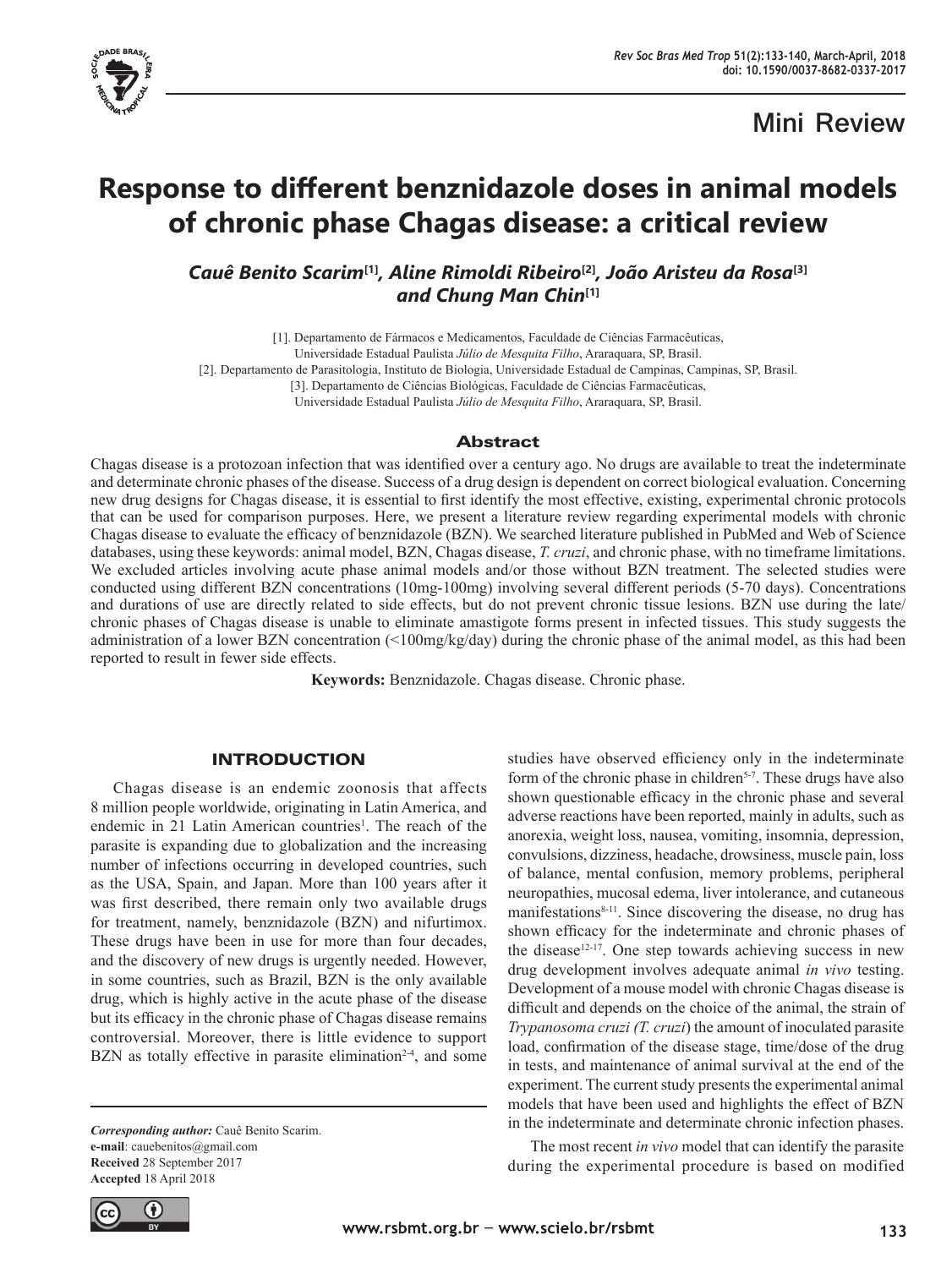parasites that are highly sensitive to *in vivo* imaging, using a bioluminescence imaging system based on *T. cruzi*18-20. However, this methodology is not extensively used in every laboratory. **Table 1, Table 2** and **Table 3** indicate the studies that have reported the effect of BZN in indeterminate/chronic infections and the experiments for chronic infections in several *T. cruzi* strains (**Table 1**17-19,22**, Table 2**17,18,21-23**, Table 3**18,24-29).

Immunosuppression alters the natural development of the disease, predetermining the development or reactivation of opportunistic infections. This is especially true for Chagas disease $30,31$ , particularly in animal models, where immunosuppression is simply applied to evaluate a sterile cure. This effect occurs despite efforts to produce a perfect chronic phase model that involves the use of BZN.

A current strategy in use involves therapeutic doses of BZN as part of a combination therapy for Chagas disease. This entails therapeutic regimens with low concentrations to decrease toxicity and consequently reduce side effects due to typical BZN therapy. One study<sup>32</sup> has evaluated the effect of an antihypertensive medication in association with a standard anti-*T. cruzi* drug. That study used enalapril (25mg/kg) and BZN (100mg/kg) separately and together for 30 days in animal models infected with the VL-10 strain of *T. cruzi*, mainly to evaluate

chronic cardiac inflammatory parameters, levels of chemokines (CCL2, CCL5), IL-10, creatine kinases (CKs), and C-reactive protein serum 120 days post-infection. The authors reported that the combination of enalapril and BZN could decrease the biomarker levels of CK, CK-MB, and C-reactive proteins during the chronic phase of the disease, and also reduce the intensity of inflammatory infiltrates in the heart. Two years later, the same authors<sup>33</sup> evaluated this same therapeutic combination (enalapril/ BZN) during the chronic phase of the disease in an animal model infected with the VL-10 strain of *T. cruzi*. However, in their latter study they used several different concentrations: BZN (100, 80, and 60mg/kg), enalapril (25, 20, and 15mg/kg), and both  $(100 + 25; 80 + 20; 60 + 15$ mg/kg, respectively). These concentrations were administered for 20 days orally by gavage, and euthanization occurred 120 days post-infection. This was performed to decrease toxicity and cardiac lesions, as well as to produce the same anti-*T. cruzi* effect. Their data demonstrated that a therapeutic combination resulted in an approximate 20% decrease in the parameter concerning inflammatory infiltrates when compared to standard BZN therapy. However, the therapeutic combination (100 +25 and  $80 + 20$ mg/kg) enhanced IL-10 levels, and also decreased cardiac inflammatory infiltrates evaluated in the histopathological analysis.

| T. cruzi<br>strain | <b>Mice</b>             | Inoculum        | Start of<br>treatment<br>(dpi) | kg/day) | <b>BZN</b> (mg/ Treatment<br>(duration) | Immunosuppression |                               |                                |                         |                  |
|--------------------|-------------------------|-----------------|--------------------------------|---------|-----------------------------------------|-------------------|-------------------------------|--------------------------------|-------------------------|------------------|
|                    |                         |                 |                                |         |                                         |                   | Parasitemia<br>(reactivation) | PCR, or<br>Serological<br>test | Amastigotes<br>presence | <b>Reference</b> |
| JRcl4*             | C <sub>3</sub> H        | 10 <sup>4</sup> | $161**$                        | 100     | 5                                       | ▲                 | positive                      | <b>ND</b>                      | <b>ND</b>               | 17               |
| CL Brener*         | BALB/c                  | 10 <sup>3</sup> | $90**$                         | 100     | 20 days                                 | β                 | negative                      | <b>ND</b>                      | <b>ND</b>               | 18               |
| CL Brener*         | BALB/c and<br>CB17 SCID | 10 <sup>3</sup> | $103**$                        | 100     | 5 days                                  | Κ                 | positive                      | negative<br>(PCR)              | Negative                |                  |
| CL Brener*         | BALB/c and<br>CB17 SCID | 10 <sup>3</sup> | $103**$                        | 100     | 10 days                                 | κ                 | positive                      | negative<br>(PCR)              | Positive                | 19               |
| CL Brener*         | BALB/c and<br>CB17 SCID | 10 <sup>3</sup> | $74**$                         | 100     | 20 days                                 | λ                 | negative                      | negative<br>(PCR)              | Positive                |                  |
| CL Brener<br>or Y  | C57BL/6                 | 10 <sup>3</sup> | $35***$                        | 100     | 10 days                                 | θ                 | <b>ND</b>                     | positive (PCR)                 | <b>ND</b>               |                  |
| CL Brener<br>or Y  | C57BL/6                 | 10 <sup>3</sup> | $35***$                        | 100     | 15 days                                 | θ                 | <b>ND</b>                     | positive (PCR)                 | <b>ND</b>               | 22               |
| CL Brener<br>or Y  | C57BL/6                 | 10 <sup>3</sup> | $35***$                        | 100     | 20 days                                 | θ                 | <b>ND</b>                     | negative(PCR)                  | <b>ND</b>               |                  |
| CL Brener<br>or Y  | C57BL/6                 | 10 <sup>6</sup> | $35***$                        | 100     | 20 days                                 | θ                 | <b>ND</b>                     | negative<br>(PCR)              | <b>ND</b>               |                  |

**TABLE 1:** Experimental studies involving chronic phase Chagas disease in animal models with immunosuppression: BZN = 100mg/kg/day.

**BZN:** benznidazole**;** *T***. cruzi:** *Trypanosoma cruzi***; dpi:** days post-infection**; PCR:** polymerase chain reaction**;ND**: not determined; **▲**: cyclophosphamide (200mg/ kg) on days 175, 179, and 183 dpi; **bid:** bis in die (twice daily); **β**: cyclophosphamide (200mg/kg) on days 124, 127, 130, and 133 dpi; **κ:** cyclophosphamide (200mg/kg) on days 124, 128, and 132 dpi; **λ:** cyclophosphamide (200mg/kg) on days 113, 118, and 128 dpi; **θ:** cyclophosphamide (200mg/kg) four cycles of cyclophosphamide with each cycle lasting one week. \*Bioluminescent bloodstream-form of *T. cruz*i. \*\*Chronic phase; \*\*\*Late acute phase.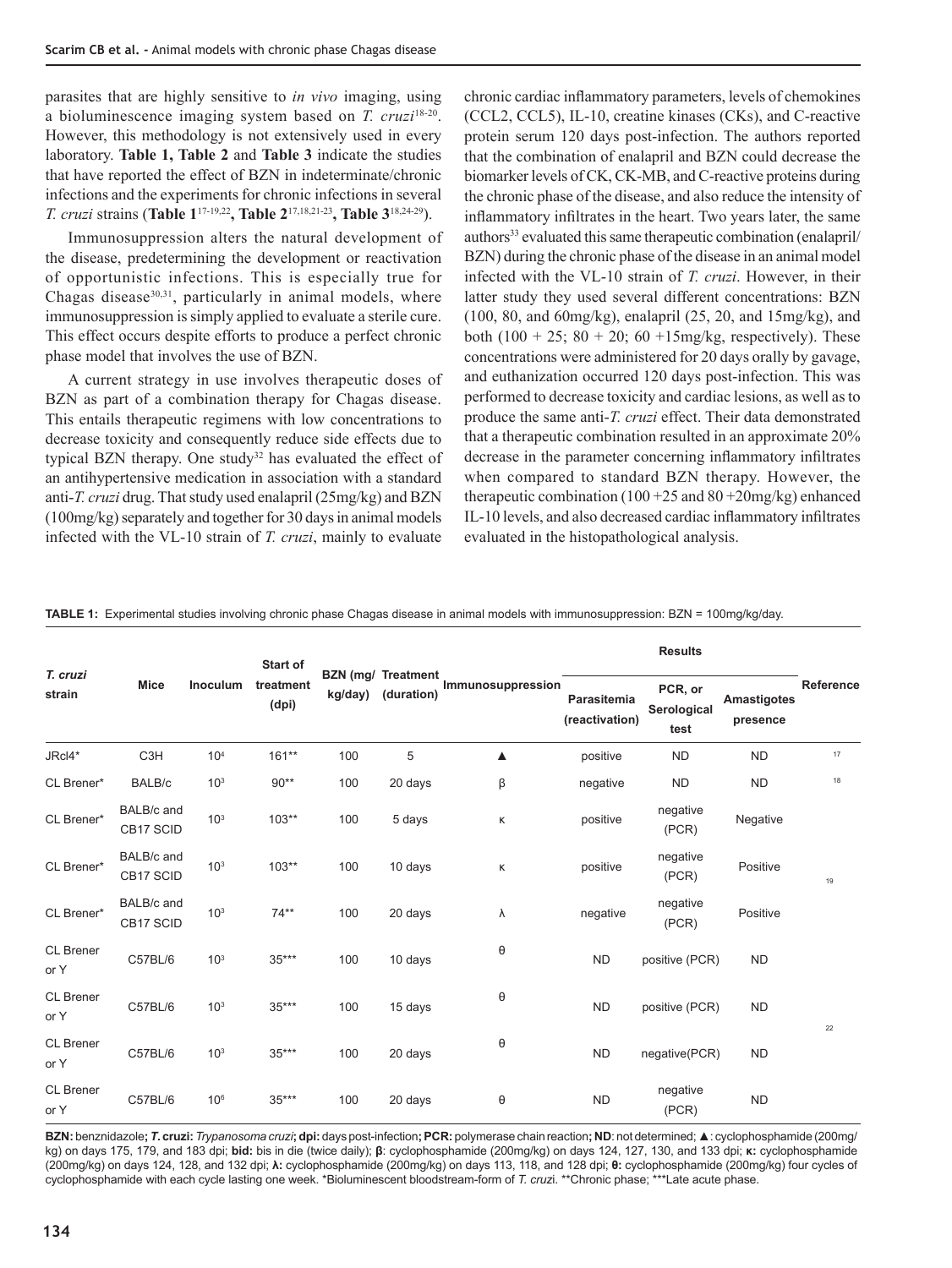**TABLE 2:** Experimental studies involving chronic phase Chagas disease in animal models with immunosuppression: BZN ≤ 50 mg/kg/day**.**

|                                               | Mice    |                                | Start of<br>Inoculum treatment<br>(dpi) | <b>BZN</b><br>(mg/kg/<br>day) | <b>Treatment</b><br>(duration) | immunosuppression     |                               |                                |                         |           |
|-----------------------------------------------|---------|--------------------------------|-----------------------------------------|-------------------------------|--------------------------------|-----------------------|-------------------------------|--------------------------------|-------------------------|-----------|
| T. cruzi<br>strain                            |         |                                |                                         |                               |                                |                       | Parasitemia<br>(reactivation) | PCR, or<br>Serological<br>test | Amastigotes<br>presence | Reference |
| CL Brener*                                    | Balb/c  | 10 <sup>4</sup>                | 124 or<br>$126**$                       | 10                            | 10 days                        | $\bullet$             | positive                      | <b>ND</b>                      | <b>ND</b>               |           |
| CL Brener*                                    | Balb/c  | 10 <sup>4</sup>                | 124 or<br>$126**$                       | 10                            | 20 days                        | $\bullet$             | positive                      | <b>ND</b>                      | <b>ND</b>               |           |
| CL Brener*                                    | Balb/c  | 10 <sup>4</sup>                | 124 or<br>$126**$                       | 30                            | 5 days                         | #                     | positive                      | <b>ND</b>                      | ND                      | 17        |
| CL Brener*                                    | Balb/c  | 10 <sup>4</sup>                | 124 or 126<br>$***$                     | 30                            | 10 days                        | $^\dagger$            | positive                      | <b>ND</b>                      | <b>ND</b>               |           |
| CL Brener*                                    | Balb/c  | 10 <sup>4</sup>                | 124 or<br>$126**$                       | 30                            | 20 days                        | $^\dagger$            | negative                      | <b>ND</b>                      | <b>ND</b>               |           |
| CL Brener*                                    | Balb/c  | 10 <sup>4</sup>                | $114**$                                 | 50 bid                        | 10 days                        | $\alpha$              | negative                      | <b>ND</b>                      | <b>ND</b>               |           |
| CL Brener*                                    | Balb/c  | 10 <sup>3</sup>                | $90**$                                  | 10                            | 20 days                        | β                     | positive                      | <b>ND</b>                      | <b>ND</b>               | 18        |
| $Y^*$                                         | Balb/c  | 10 <sup>4</sup>                | $126**$                                 | 50                            | 28 days                        | ε                     | negative                      | <b>ND</b>                      | ND                      | 21        |
| CL Brener<br>or Y                             | C57BL/6 | 10 <sup>3</sup>                | $35***$                                 | 30                            | 20 days                        | $\boldsymbol{\theta}$ | <b>ND</b>                     | positive<br>(PCR)              | <b>ND</b>               |           |
| CL Brener<br>or Y                             | C57BL/6 | 10 <sup>3</sup>                | 35***                                   | 10                            | 20 days                        | θ                     | <b>ND</b>                     | positive<br>(PCR)              | <b>ND</b>               | 22        |
| Y and<br>Peruvian                             | Swiss   | $4 \times 10^{3}$              | At 5 to 6<br>months**                   | 50                            | 5 days                         | γ                     | positive                      | positive<br>(serological)      | positive                |           |
| 21SF                                          | Swiss   | $4 \times 10^{3}$              | At $5$ to $6$<br>months**               | 50                            | 5 days                         | δ                     | positive                      | positive<br>(serological)      | Positive                | 23        |
| Bolivia,<br>Colombia and Swiss<br>Montalvania |         | $5 x 104$ ,<br>$3 \times 10^5$ | At 3 to 5<br>months**                   | 50                            | 5 days                         | γ                     | positive                      | positive<br>(serological)      | Positive                |           |

**BZN:** benznidazole**;** *T***.** *cruzi***:** *Trypanosoma cruzi***; dpi:** days post-infection**; PCR:** polymerase chain reaction**; ND**: not determined; •: cyclophosphamide (200mg kg−1) by i.p. injection every 4 days for a maximum of 3 doses; **#**: cyclophosphamide (200mg/kg) on days 138, 142, and 146 dpi; **†**: cyclophosphamide (200mg/kg) on days 154, 158, and 162 dpi. **α**: cyclophosphamide (200mg/kg) on days 135, 139, and 143 dpi; **β**: cyclophosphamide (200mg/kg) on days 124, 127, 130, and 133 dpi; **ε**: cyclophosphamide (200mg kg−1) by i.p. injection during 2 days at 3-day intervals; **θ**: cyclophosphamide (200mg/kg) four cycles of cyclophosphamide with each cycle lasting one week; **γ:** Azathioprine (2mg/kg/day) gavage, betamethasone (1mg/kg/day), cyclosporine (16, 10, 8 and 6 mg/kg/day); **δ**: Azathioprine (10mg/kg/day) gavage, betamethasone (2 mg/kg/day), cyclosporine (30mg/kg/day) gavage. \*Bioluminescent bloodstream-form of *T. cruz*i. \*\*Chronic phase. \*\*\*Late acute phase.

In addition to combination therapy, other strategies to overcome the extended duration and toxicity of treatment have included identification of new therapeutic targets for Chagas disease, drug discovery, drug repositioning, and re-dosing regimens for current drugs. In this context, researchers have optimized Chagas therapy using BZN/itraconazole in different

doses (50, 75, and 100mg/kg), and evaluated the therapeutic effect in an animal model infected with the Y strain of *T. cruzi*. When compared to compound-only groups (100mg/kg), the combination therapy (BZN/itraconazole) showed a decrease in the treatment duration required to reduce the trypomastigote forms in animals. The concomitant treatment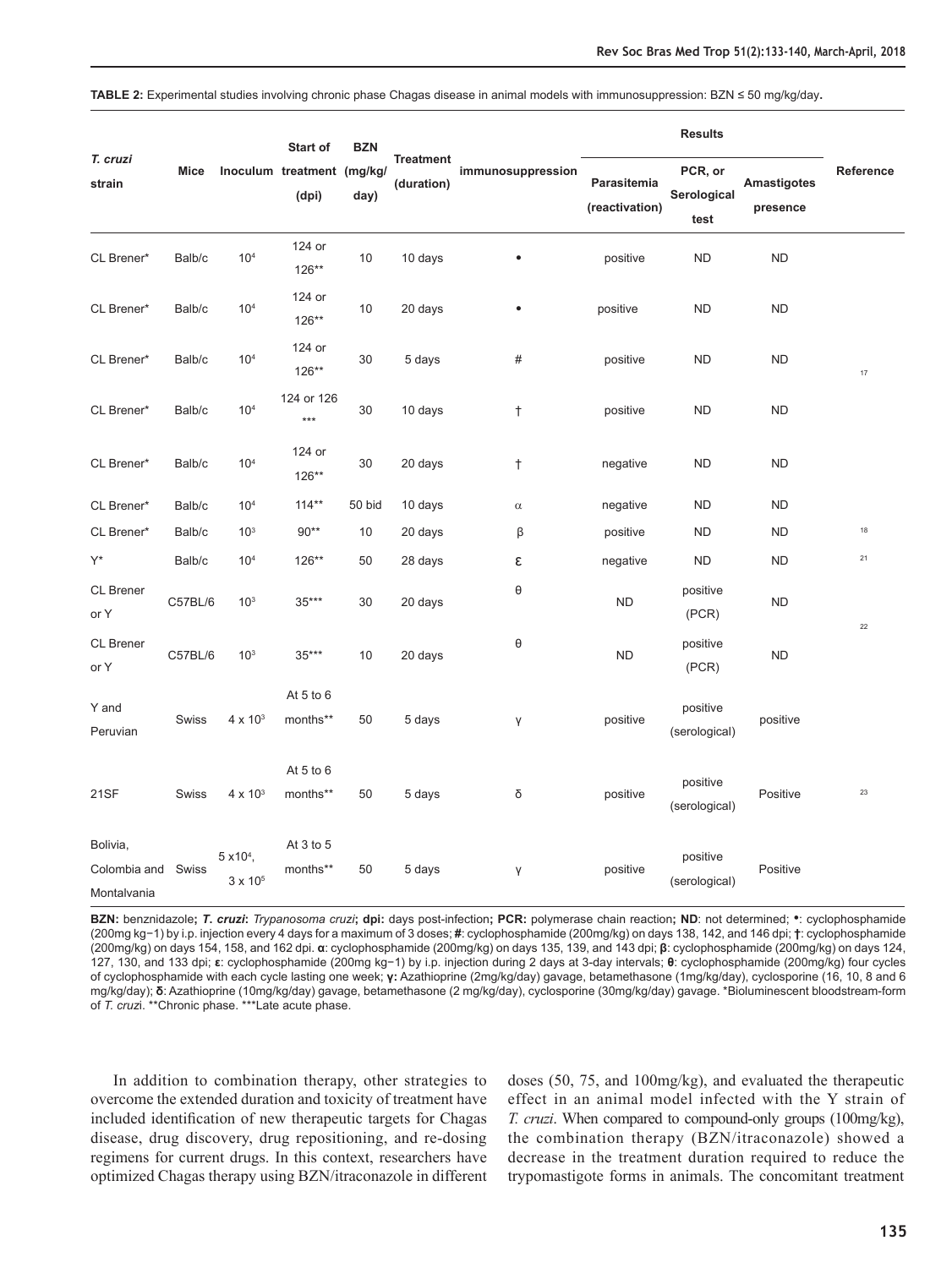| TABLE 3: Experimental studies involving chronic phase Chagas disease in animal models without immunosuppression. |  |  |  |  |  |
|------------------------------------------------------------------------------------------------------------------|--|--|--|--|--|
|------------------------------------------------------------------------------------------------------------------|--|--|--|--|--|

| T. cruzi<br>strain                                   | <b>Mice</b> | Inoculum                               | Start of<br>treatment<br>(dpi) | kg/day) | <b>BZN</b> (mg/ Treatment<br>(duration)      | immunosuppression <sup>1</sup> |                               |                                                    |                         |           |
|------------------------------------------------------|-------------|----------------------------------------|--------------------------------|---------|----------------------------------------------|--------------------------------|-------------------------------|----------------------------------------------------|-------------------------|-----------|
|                                                      |             |                                        |                                |         |                                              |                                | Parasitemia<br>(reactivation) | PCR, or<br>Serological<br>test                     | Amastigotes<br>presence | Reference |
| CL Brener*                                           | BALB/c      | 10 <sup>3</sup>                        | 66**                           | 100     | 5 days                                       |                                | negative                      | <b>ND</b>                                          | <b>ND</b>               | 18        |
| Clone CL<br>Brener B5                                | BALB/c      | 10 <sup>2</sup>                        | $90**$                         | 20      | 20 days                                      | $\overline{\phantom{m}}$       | <b>ND</b>                     | <b>ND</b>                                          | positive                | 24        |
| Clone CL<br>Brener B5                                | BALB/c      | 10 <sup>2</sup>                        | $90**$                         | 50      | 20 days                                      |                                | <b>ND</b>                     | <b>ND</b>                                          | positive                |           |
| Tulahuen<br>and<br>SGO-Z12                           | Swiss       | 5 x 10                                 | 180**                          | 100     | 30 days                                      |                                | negative                      | <b>ND</b>                                          | <b>ND</b>               | 25        |
| H510C8C3<br>clone                                    | 148 CF1     | 10 <sup>5</sup>                        | $90**$                         | 25      | 60 days                                      |                                | negative                      | negative<br>$(PCR)$ /<br>positive<br>(serological) | negative                | 26        |
| Colombian                                            | BALB/c      | 10 <sup>2</sup>                        | 45**                           | 100     | 7 days<br>followed<br>weekly for 8<br>months |                                | <b>ND</b>                     | <b>ND</b>                                          | positive                | 27        |
| 20 Different<br>Clonal<br>Genotypes                  | BALB/c      | 10 <sup>4</sup>                        | $90**$                         | 100     | 20 days                                      |                                | positive                      | positive<br>(serological)                          | <b>ND</b>               | 28        |
| Seven<br>clones-<br>Colombian<br>resistant<br>Strain | Swiss       | $5 \times 10^4$ ,<br>$1 \times 10^{5}$ | $20***$                        | 100     | 70 days                                      |                                | positive                      | positive<br>(PCR and<br>serological)               | <b>ND</b>               | 29        |

**BZN:** benznidazole**;** *T***.** *cruzi: Trypanosoma cruzi***; dpi:** days post-infection**; PCR:** polymerase chain reaction**; ND**: not determined; **-:** without immunosuppression. \*Bioluminescent bloodstream-form of *T. cruz*i. \*\*Chronic phase. \*\*\*Late acute phase.

also showed excellent immunomodulatory activity, mainly at the concentration of 75mg/kg, with a four-fold enhancement reported compared to the compound-only groups  $(100mg/kg)^{34}$ .

Researchers<sup>35</sup> have evaluated the concomitant treatment of BZN/pentoxifylline (25/20mg/kg, respectively) during 30 consecutive days with mice chronically infected with the Colombian strain of *T. cruzi.* The combination therapy showed a reduction of approximately 79% of amastigote nests, which is 3% more active than standard therapy with BZN (76%). A decrease in myocarditis, fibrosis, TNF expression (37%) in heart tissue, and improved electrical changes were also shown. These studies reinforce the importance of investigating previously-marketed drugs, particularly concomitant therapy with BZN against *T. cruzi*. This approach may provide a better quality of life for patients with Chagas disease and, for example, improve cardiac inflammatory levels, reduce biomarkers, and decrease treatment duration, as well as its concentration. As such, further studies concerning concomitant therapy for chronic Chagas disease are essential.

As well as smaller mammals such as rabbits and rats<sup>36,37</sup>, larger animal models including dogs and non-human primates<sup>38-50</sup> are also

used for experimental studies, mainly in Chagas disease, due to these mammals' capacity to host parasites. Dogs and non-human primates (baboons, macaques, and capuchin monkeys) have been important experimental models to study the pathogenesis of Chagas disease, mainly in regard to the immunopathogenic mechanisms involved in the chronic phase of *T. cruzi* infection<sup>38,42-50</sup>. Electrocardiography alterations $39,40,47,49$  have been reported in studies of dogs and nonhuman primates infected with several *T. cruzi* strains as well in studies using BZN chemotherapy in dogs who received the same regimen as humans (7mg/kg), corroborating with the outcomes of other clinical trials<sup>42</sup>. Despite the variety of available experimental assays intended to simulate the *T. cruzi* infection, mice models have demonstrated more advantages than other experimental models, due to ease of handling, housing, greater sample numbers, and low cost, as well as the need to use a smaller drug quantity for the biological assays. In contrast, with larger animal models, the number of animals in a study is associated with ethical and cost considerations.

Considering that complete elimination is unlikely, the concentration of BZN should be decreased in the chronic phase of this disease in accordance with all the observed examples.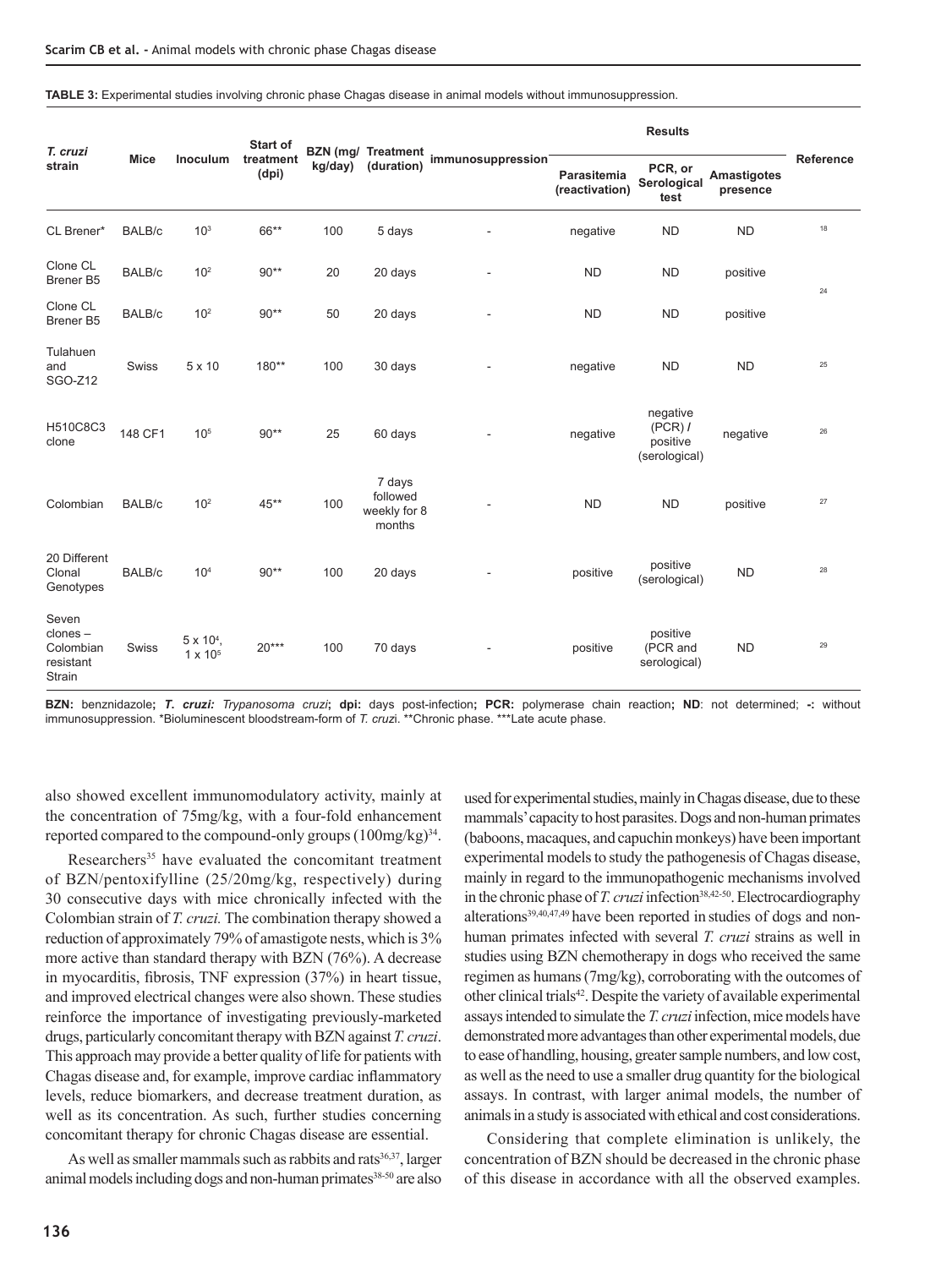Treatment can then be completed without interruption while enabling parasite reduction, and with less damage to tissue.

## LIMITED EFFECT IN HUMANS

Human treatment with BZN is limited due to side effects, and BZN does not provide a cure for the chronic phase of Chagas disease. BZN administration using several different doses and treatment durations has shown no cure for patients in the chronic phase. In a clinical trial conducted with 195 patients using different BZN doses of between 50 and 500mg/day (equivalent of 5mg/kg/day), approximately 30% of patients who received between 50 and 200mg/day discontinued treatment because of treatment side effects<sup>51</sup>.

Several studies conducted in chronically-infected patients using different concentrations of BZN showed adverse effects, and treatment discontinuity occurred<sup>52-55</sup>. One study involved 80 asymptomatic patients with Chagas disease who were treated with BZN (5mg/kg twice daily for 60 days)<sup>56</sup>. The efficacy of BZN was evaluated over a period of three years, and only 5% of patients presented improvements. Another study<sup>57</sup> monitored 13 patients chronically infected with Chagas disease. They were treated with BZN 5mg/kg for 60 days. The accompaniment this patients lasted for more than four years and showed a decrease in the number of anti-*T cruzi* antibodies in 69% of patients (9 of 13 patients).

Researchers at the Chagas Disease Center in Buenos Aires<sup>58</sup>, Argentina, evaluated 566 patients (range, between 30 and 50 years of age), with 3 positive results on serologic tests (no cardiac failure). Half (n=283) of the patients received 5mg/kg of BZN over 30 days, and the other half (n=283) went without treatment. The study reported that BZN treatment increased negative seroconversion in the chagasic patients and decreased the disease progression, principally reducing cardiac alterations due to the parasite. This result confirmed the limitations of BZN therapy in the chronic phase of Chagas disease, but should not be used as an argument for inefficacy.

## THE TRANSITION TO CLINICAL TRIALS: A CHALLENGE FOR THE EXPERIMENTAL MODELS

In recent years, results from clinical trials involving Chagas disease have been reported and new azole derivatives such as posaconazole, ravuconazole, and E1224 (ravuconazole prodrug) have been evaluated. Using crystallographic studies (PDB code: 3K1O), posaconazole demonstrated good enzyme inhibition and good affinity. The drug showed activity against *T. cruzi* during *in vitro* studies against the epimastigote and amastigote forms of the parasite, and also during *in vivo* studies in the chronic model of the disease. Furthermore, the compound showed activity against drug-resistant strains of *T. cruzi*, such as the Y and Colombian strains. Posaconazole has also been evaluated in clinical phase studies (ClinicalTrials. gov, NCT01377480) in Argentina, Bolivia, and Spain, and has been compared to BZN in adults with chronic Chagas disease. Preliminary results of these studies have shown that posaconazole was clearly inferior compared to standard therapy, possibly due to lower systemic bioavailability. After reporting this result, the pharmaceutical company, Merck, began a second attempt to investigate the co-administration of posaconazole and BZN59-65. However, researchers have recently reported that the drug candidate posaconazole was less active than BZN in highly sensitive models of bioluminescent *T. cruzi*<sup>66</sup>. In the same way, ravuconazole (8) and compound E-1224 (9) (a ravuconazole prodrug) have also shown potent *in vitro* activity against *T. cruzi*. Although ravuconazole has an unfavorable pharmacokinetic profile in animal models (characterized with a very short elimination half-life), its pharmacokinetic parameters in humans have led to clinical trials of E-1224 (ClinicalTrials. gov NCT01489228). The results of these trials demonstrated that this compound did not remain effective after one year of treatment when compared to BZN. In addition, the incidence and severity of adverse effects at high doses led to discontinuation of treatment in the phase II clinical trial67-70.

Despite efforts, and the number and quality of available experimental models intended to simulate Chagas disease, the results were disappointing in the clinical trials. Specifically, more confident predictions of the efficacy of these new drugs is required prior to starting clinical trials. Therefore, it is extremely important that better and safer methods are identified to improve the transition to clinical trials.

## SCIENTIFIC CHALLENGES

More active compounds to treat the chronic phase of Chagas disease are urgently required and toxicity needs to be a strongly considered factor in the development of these compounds. The use of drug combinations that eliminate the intracellular parasites should not cause large quantities of tissue lesions. The best experimental protocol is one that effectively relates to human response.

The data shown here suggest that, for an experimental protocol in animals chronically infected with Chagas disease, treatment at lower doses (<100mg/kg/day) of BZN is more advantageous and may be used as a basis to compare new drugs with BZN during the chronic phase of Chagas disease.

#### **Acknowledgment**

The authors would like to thank the *Programa de Apoio ao Desenvolvimento Científico da Faculdade de Ciências Farmacêuticas da Universidade Estadual Paulista Júlio de Mesquita Filho* (PADC/FCF-UNESP).

#### **Financial support**

We wish to thank the *Coordenação de Aperfeiçoamento Pessoal de Nível Superior* (**CAPES)** for research fellowships and financial assistance.

#### **Conflict of interest**

The authors declare that there is no conflict of interest.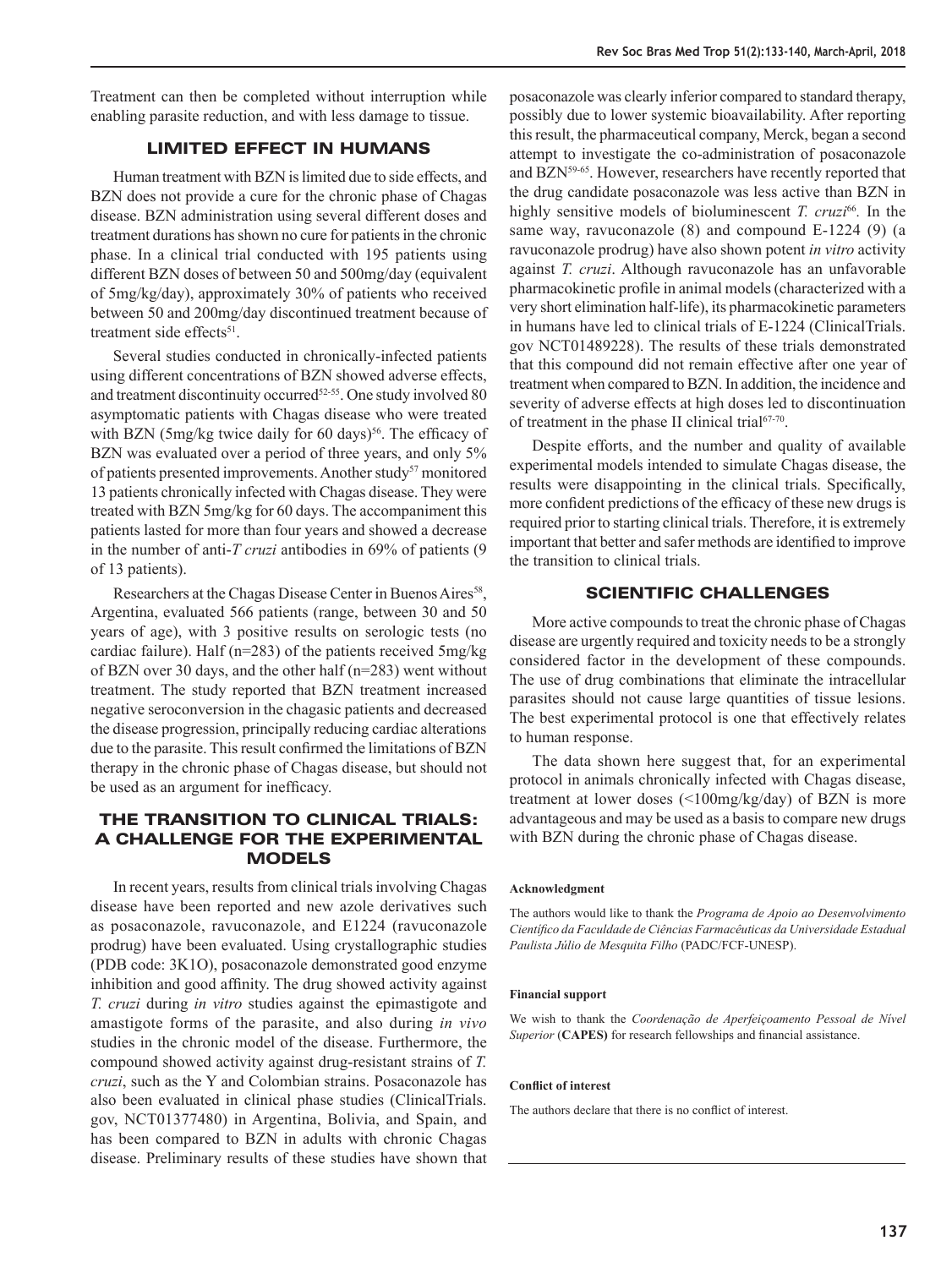### **REFERENCES**

- 1. World Health Organization. Chagas disease in Latin America: an epidemiological update based on 2010 estimates. Wkly Epidemiol Rec. 2015;90(6):33-44.
- 2. Maya JD, Bollo S, Núnez-Vergara LJ, Squella JA, Repetto Y, Morello A, et al. *Trypanosoma cruzi*: effect and mode of action of nitroimidazole and nitrofuran derivatives. Biochem Pharmacol. 2003;65(6):999-1006.
- 3. Castro JA, de Mecca MM, Bartel LC. Toxic side effects of drugs used to treat Chagas disease (American trypanosomiasis). Hum Exp Toxicol. 2006;25(8):471-9.
- 4. Viotti R, Vigliano C, Lococo B, Alvarez MG, Petti M, Bertocchi G, et al. Side effects of benznidazole as treatment in chronic Chagas disease: fears and realities. Expert Rev Anti Infect Ther. 2009;7(2):157-63.
- 5. de Andrade ALSS, Zicker F, de Oliveira RM, Silva SA, Luquetti A, Travassos LR, et al. Randomised trial of efficacy of benznidazole in treatment of early *Trypanosoma cruzi* infection. Lancet. 1996;348(9039):1407-13.
- 6. Sosa-Estani S, Segura EL, Ruiz AM, Velazquez E, Porcel BM, Yampotis C. Efficacy of chemotherapy with benznidazole in children in the indeterminate phase of Chagas disease. Am J Trop Med Hyg. 1998;59(4):526-9.
- 7. Colantonio LD, Prado N, Segura EL, Sosa-Estani S. Electrocardiographic abnormalities and treatment with benznidazole among children with chronic infection by *Trypanosoma cruzi:* a retrospective cohort study. PLoS Negl Trop Dis. 2016;10(5):1-15.
- 8. Coura JR, Borges-Pereira J. Chagas disease: What is known and what should be improved: a systemic review. Rev Soc Bras Med Trop*.* 2012;45(3):286-96.
- 9. Coura JR, De Castro SL. A critical review on chagas disease chemotherapy. Mem Inst Oswaldo Cruz. 2002;97(1):3-24.
- 10. Urbina JA, Docampo R. Specific chemotherapy of Chagas disease: Controversies and advances. Trends Parasitol. 2003;19(11):495-501.
- 11. Castro JA, de Mecca MM, Bartel LC. Toxic side effects of drugs used to treat Chagas disease (American trypanosomiasis). Hum Exp Toxicol. 2006;25(8):471-79.
- 12. Ferreira HO. Tratamento da forma indeterminada da doença de Chagas com nifurtimox e benznidazol. Rev Soc Bras Med Trop. 1990;23(4):209-21.
- 13. Suasnábar F, Arias E, Streiger M. Evolutive behaviour towards cardiomyopathy of treated (nifurtimox or benznidazole) and untreated chronic chagasic patients. Rev Inst Med Trop São Paulo. 2000;42(2):99-109.
- 14. Viotti R, Vigliano C, Armenti H, Segura E. Treatment of chronic Chagas disease with benznidazole: clinical and serological evolution of patients with long-term follow-up. Am Hear J*.*  1994;127(1):151-62.
- 15. Lauria-Pires L, Braga MS, Vexenat AC, Nitz N, Simões-Barbosa A, Tinoco DL, et al. Progressive chronic Chagas heart disease ten years after treatment with anti-*Trypanosoma cruzi* nitroderivatives. Am J Trop Med Hyg. 2000;63(3-4):111-8.
- 16. Braga MS, Lauria-Pires L, Argañaraz ER, Nascimento RJ, Teixeira ARL. Persistent infections in chronic Chagas disease patients treated with anti-*Trypanosoma cruzi* nitroderivatives. Rev Inst Med Trop São Paulo*.* 2000;42(3):157-61.
- 17. Cançado J. Long term evaluation of etiological treatment of chagas disease with benznidazole. Rev Inst Med Trop São Paulo. 2002*;*44(1):29-37.
- 18. Francisco AF, Jayawardhana S, Lewis MD, White KL, Shackleford DM, Chen G, et al*.* Nitroheterocyclic drugs cure experimental *Trypanosoma cruzi* infections more effectively in the chronic stage than in the acute stage. Sci Rep. 2016;6 (35351):1-11.
- 19. Francisco AF, Lewis MD, Jayawardhana S, Taylor MC, Chatelain E, Kelly JM*.* Limited ability of posaconazole to cure both acute and chronic *Trypanosoma cruzi* Infections revealed by highly sensitive *in vivo* imaging. Antimicrob Agents Chemother*.* 2015;59(8):4653-61.
- 20. Lewis MD, Francisco AF, Taylor MC, Kelly JM. A new experimental model for assessing drug efficacy against *Trypanosoma cruzi*  infection based on highly sensitive in vivo imaging. J Biomol Screen. 2015:20(1):36-43.
- 21. Calvet CM, Choi Y, Thomas D, Suzuki B, Hirata K, Lostracco-Johnson S, et al. 4-aminopyridyl-based lead compounds targeting CYP51 prevent spontaneous parasite relapse in a chronic model and improve cardiac pathology in an acute model of *Trypanosoma cruzi* infection. PLoS Negl Trop Dis. 2017;11(12):e0006132.
- 22. Khare S, Liu X, Stinson M, Rivera I, Groessl T, Tuntland T, et al*.* Antitrypanosomal treatment with benznidazole is superior to posaconazole regimens in mouse models of Chagas disease. Antimicrob Agents Chemother. 2015;59(10):6385-94.
- 23. Andrade S, Carneiro FA, de Souza A, de Lima E, Andrade Z. Influence of treatment with immunosuppressive drugs in mice chronically infected with *Trypanosoma cruzi.* Int J Exp Pathol*.*1997;78(6):391-99.
- 24. Esperandim VR, Ferreira DS, Toldo MPA, Saraiva J, Augusto MB, De Albuquerque S*.* New method for quantification of *Trypanosoma cruzi* in animal's tissue in the chronic phase of experimental Chagas disease. Parasitol Res. 2010;106(6):1471-73.
- 25. Bustamante JM, Presti MSL, Rivarola HW, Fernández AR, Enders JE, Fretes RE, et al*.* Treatment with benznidazole or thioridazine in the chronic phase of experimental Chagas disease improves cardiopathy. Int J Antimicrob Agents 2007;29(6):733-37.
- 26. Zaidenberg A, Luong T, Lirussi D, Bleiz J, Del Buono MB, Quijano G, et al*.* Treatment of experimental chronic chagas disease with trifluralin. Basic Clin Pharmacol Toxicol*.* 2006;98(4):351-56.
- 27. Garcia S, Ramos CO, Senra JFV, Vilas-Boas F, Rodrigues MM, Campos-de-Carvalho AC, et al*.* Treatment with benznidazole during the chronic phase of experimental Chagas disease decreases cardiac alterations. Antimicrob Agents Chemother*.* 2005;49(4):1521-28.
- 28. Toledo MJDO, Bahia MT, Carneiro CM, Martins-Filho AO, Tibayrenc M, Barnabé C, et al*.* Chemotherapy with benznidazole and itraconazole for mice infected with different *Trypanosoma cruzi*  clonal genotypes*.* Antimicrob Agents Chemother. 2003;47(1):223- 30.
- 29. Camandaroba ELP, Reis EAG, Gonçalves MS, Reis MG, Andrade SG. *Trypanosoma cruzi:* susceptibility to chemotherapy with benznidazole of clones isolated from the highly resistant Colombian strain. Rev Soc Bras Med Trop. 2003;36(2):201-9.
- 30. Pinazo MJ, Espinosa G, Cortes-Lletget C, Posada EJ, Aldasoro E, Oliveira I, et al*.* Immunosuppression and Chagas disease: a management challenge. PLoS Negl Trop Dis*.* 2013;7(1):1-9.
- 31. Taniwaki NN, Gonçalves VM, Romero JK, Silva CV, Silva S, Mortara RA*. Trypanosoma cruzi* strains in the *Calomys callosus*: parasitemia and reaction of intracellular forms with stage-specific antibodies in the acute and chronic phase of infection and after immunosuppression. Parasitol Res. 2011;109(2):431-40.
- 32. Penitente AR, Leite ALJ, Costa GP, Shrestha D, Horta AL, Natali AJ, et al. Enalapril in combination with benznidazole reduces cardiac inflammation and creatine kinases in mice chronically infected with *Trypanosoma cruzi*. Am J. Trop. Med. Hyg. 2015;93(5):976-82.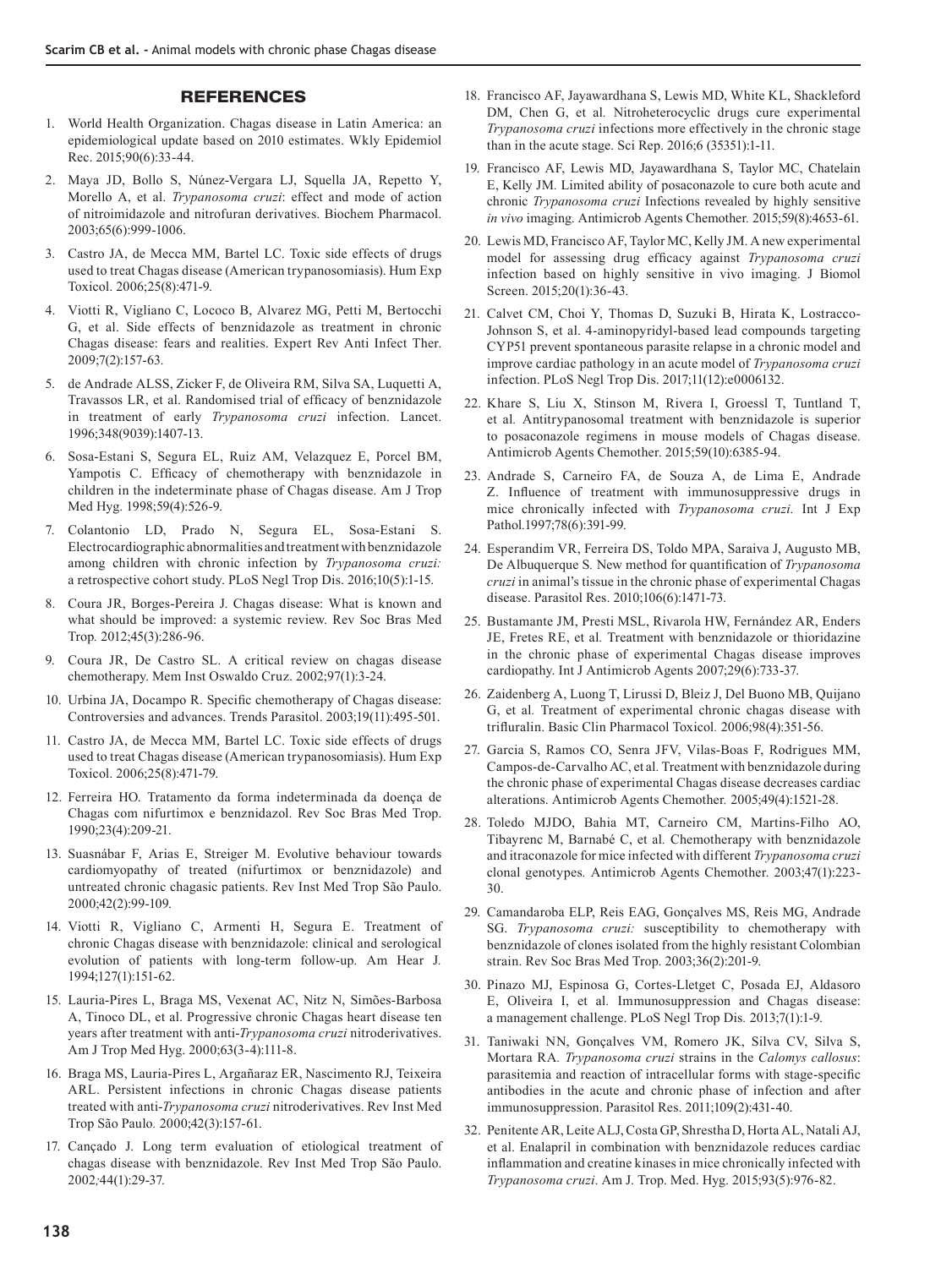- 33. Leite ALJ, Costa GP, Lopes LR, Mota LWR, Vieira PMA, Talvani A. The immunomodulatory effects of the Enalapril in combination with benznidazole during acute and chronic phases of the experimental infection with *Trypanosoma cruzi*. Acta Trop. 2017; 174(5):136-45.
- 34. Martins TAF, Diniz LF, Mazzeti AL, da Silva do Nascimento AF, Caldas S, Caldas IS, et al. Benznidazole/itraconazole combination treatment enhances anti-*Trypanosoma cruzi* activity in experimental Chagas disease. PLoS One. 2015;10(6):1-12.
- 35. Vilar-Pereira G, Pereira IR, Ruivo AS, Moreira OC, Silva AA, Britto C, et al. Combination chemotherapy with suboptimal doses of benznidazole and pentoxifylline sustains partial reversion of experimental Chagas' heart disease. Antimicrob Agents Chemother. 2016;60(7):4297-309.
- 36. Perez AR, Fontanella GH, Nocito AL, Revelli S, Bottasso OA. Short treatment with the tumour necrosis factor-alpha blocker infliximab diminishes chronic chagasic myocarditis in rats without evidence of *Trypanosoma cruzi* reactivation. Clin Exp Immunol. 2009;157(2):291-9.
- 37. Ramirez LE, Brener Z. Evaluation of the rabbit as a model for Chagas' disease. I. Parasitological studies. Mem Inst Oswaldo Cruz. 1987;82(4):531-6.
- 38. Guedes PM, Veloso VM, Afonso LC, Caliari MV, Carneiro CM, Diniz LF, et al. Development of chronic cardiomyopathy in canine Chagas disease correlates with high IFN-gamma, TNF-alpha, and low IL-10 production during the acute infection phase. Vet Immunol Immunopathol. 2009;130(1-2):43-52.
- 39. Cruz-Chan JV, Bolio-Gonzalez M, Colin-Flores R, Ramirez-Sierra MJ, Quijano-Hernandez I, Dumonteil E. Immunopathology of natural infection with *Trypanosoma cruzi* in dogs. Vet Parasitol. 2009;162(1-2):151-5.
- 40. Barbabosa-Pliego A, Diaz-Albiter HM, Ochoa-García L, Aparicio-Burgos E, López-Heydeck SM, Velásquez-Ordoñez V, et al. *Trypanosoma cruzi* circulating in the Southern region of the State of Mexico (Zumpahuacan) are pathogenic: a dog model. Am J Trop Med Hyg. 2009;81(3):390-5.
- 41. Guedes PM, Veloso VM, Tafuri WL, Galvão LM, Carneiro CM, Lana MD, et al. The dog as model for chemotherapy of the Chagas' disease. Acta Trop. 2002;84(1):9-17.
- 42. Bonecini-Almeida Mda G, Galvao-Castro B, Pessoa MH, Pirmez C, Laranja F. Experimental Chagas' disease in *Rhesus monkeys.* I. Clinical, parasitological, hematological and anatomo-pathological studies in the acute and indeterminate phase of the disease. Mem Inst Oswaldo Cruz. 1990;85(2):163-71.
- 43. Falasca CA, Grana DR, Mareso EA, Gomez E, Gili MM. Electrocardiographic changes in chronic *Trypanosoma cruzi* infected *Cebus apella* monkeys. Arq Bras Cardiol. 1991;56(4):287-93.
- 44. Samudio M, Montenegro-James S, Kasamatsu E, Cabral M, Schinini A, Rojas De Arias A, et al. Local and systemic cytokine expression during experimental chronic *Trypanosoma cruzi* infection in a *Cebus monkey* model. Parasite Immunol. 1999;21(9):451-60.
- 45. Rosner IM, Bellasai J, Schinini A, Rovira T, de Arias AR, Ferro EA, et al. Cardiomyopathy in *Cebus apella* monkeys experimentally infected with *Trypanosoma cruzi*. Trop Med Parasitol. 1989;40(1):24-31.
- 46. Malchiodi EL, Carbonetto CH, Grana D, Eiguchi de Palmero K, Chiaramonte MG, Falasca CA, et al. Immune response against *Trypanosoma cruzi* antigens in *Cebus apella* monkeys. Trop Med Parasitol. 1993;44(2):86-90.
- 47. Almeida EA, Navarro MR, Guariento ME, Carvalhal SS. Infecção experimental de macacos *Cebus apella* sp pelo *Trypanosoma cruzi*. Avaliação clínica, eletrocardiqgráfica e anatomopatológica. Rev Soc Bras Med Trop. 1992;25(1):7-12.
- 48. de Meirelles MN, Bonecini-Almeida MG, Pessoa MH, Galvão-Castro B. *Trypanosoma cruzi*: experimental Chagas' disease in *Rhesus monkeys*. II. Ultrastructural and cytochemical studies of peroxidase and acid phosphatase activities. Mem Inst Oswaldo Cruz. 1990;85(2):173-81.
- 49. Milei J, Bolomo NJ, Vazquez A, Nagle CA. Normal and pathological electrocardiographic patterns in the *Cebus* monkey. J Med Primatol. 1982;11(1):10-9.
- 50. Bolomo N, Milei J, Cossio PM, Segura E, Laguens RP, Fernández LM, et al. Experimental Chagas' disease in a South American primate (*Cebus* sp). Medicina (B Aires). 1980;40(6 Pt 1):667-72.
- 51. Sperandio da Silva GM, Mediano MFF, Alvarenga Americano do Brasil PE, da Costa Chambela M, da Silva JA, de Sousa AS, et al*.* A clinical adverse drug reaction prediction model for patients with chagas disease treated with benznidazole. Antimicrob Agents Chemother. 2014;58(11):6371-7.
- 52. Morillo CA, Marin‑Neto JA, Avezum A, Sosa‑Estani S, Rassi Jr A, Rosas F, et al. Randomized trial of benznidazole for chronic Chagas cardiomyopathy. N Engl J Med. 2015;373(14):1295-6.
- 53. Soy D, Aldasoro E, Guerrero L, Posada E, Serret N, Mejía T, et al*.* Population pharmacokinetics of benznidazole in adult patients with Chagas disease. Antimicrob Agents Chemother*.*  2015;59(6):3342-49.
- 54. Fernandez ML, Riarte AR, Marson ME, Mastrantonio G, Ramirez JC, Schijman AG, et al. Pharmacokinetic and pharmacodynamic responses in adult patients with Chagas disease treated with a new formulation of benznidazole. Mem Inst Oswaldo Cruz. 2016;111(3):218-21.
- 55. Hasslocher-Moreno AM, do Brasil PEAA, de Sousa AS, Xavier SS, Chambela MC, da Silva GMS. Safety of benznidazole use in the treatment of chronic Chagas disease. J Antimicrob Chemother. 2012;67(5):1261-66.
- 56. Fernandes CD, Tiecher FM, Balbinot MM, Liarte DB, Scholl D, Steindel M, et al*.* Efficacy of benznidazol treatment for asymptomatic chagasic patients from state of Rio Grande do Sul evaluated during a three years follow-up. Mem Inst Oswaldo Cruz. 2009;104(1):27-32.
- 57. Andrade MC, Oliveira MF, Nagao-Dias AT, Coêlho ICB, Cândido DS, Freitas EC, et al*.* Clinical and serological evolution in chronic Chagas disease patients in a 4-year pharmacotherapy follow-up: a preliminary study. Rev Soc Bras Med Trop. 2013;46(6):776-78.
- 58. Viotti R, Vigliano C, Lococo B, Bertocchi G, Petti M, Alvarez MG, et al. Long-term cardiac outcomes of treating chronic Chagas disease with benznidazole versus no treatment. Ann Intern Med. 2006;144(5):724-34.
- 59. Li Y, Theuretzbacher U, Clancy CJ, Ngunyen MH, Derendorf H. Pharmacokinetic/pharmacodynamic profile of posaconazole. Clin Pharmacokinet. 2010;49(6):379-96.
- 60. Pinazo MJ, Espinosa G, Gallego M, Lopez-Chejade PL, Urbina JA, Gascon J. Successful treatment with posaconazole of a patient with chronic Chagas disease and systemic lupus erythematosus. Am J Trop Med Hyg. 2010;82(4):583-7.
- 61. Lepesheva GI, Hargrove TY, Anderson S, Kleshchenko Y, Furtak V, Wawrzak Z, et al. Structural insights into inhibition of sterol 14alpha-demethylase in the human pathogen *Trypanosoma cruzi*. J Biol Chem. 2010;285(33):25582-90.
- 62. Urbina JA, Payares G, Contreras LM, Sanoja C, Molina J, Piras M, et al. Antiproliferative effects and mechanism of action of SCH 56592 against *Trypanosoma (Schizotrypanum) cruzi*: *In Vitro* and *In Vivo* studies. Antimicrob Agents Chemother. 1998;42(7): 1771-7.